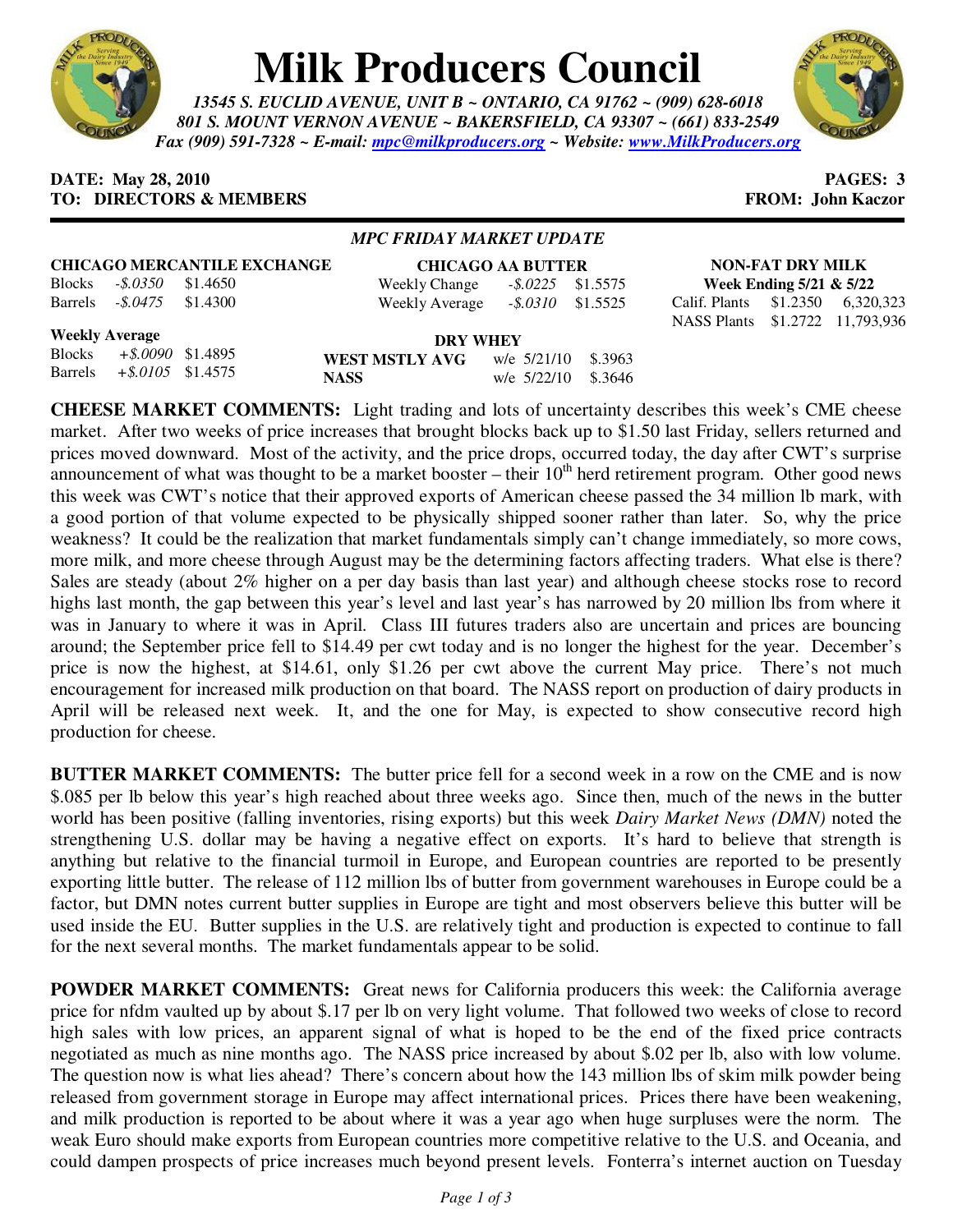should give us the first indication what that affect may be. CME's new futures market for skimmed milk powder is, as expected, off to a slow start. As of yesterday, no bids or offers were showing on the tally board. Questions about the "physical delivery, no cash settlement" aspect of the program are explained by the fact that no usable market price is available for traders to settle against when the delivery month is reached.

**WHEY PRODUCTS MARKET COMMENTS:** Demand for dry whey is reported to be fair to good, and prices have held steady. Production is steady. DMN reports some buyers are having to search around to find product for spot purchases. The export market is reported to continue to be strong (no note of a strong U.S. dollar when selling product to Asian countries). The response by various U.S. governmental agencies to China's "missing health certificates" issue has been impressive; an apparent immense amount of work has been done to help resolve the issue. The silence on the matter, it is hoped, is a sign that a resolution is at hand. Prices for dry whey, whey protein concentrate, and dry lactose were mostly steady, according to DMN. Possible price differences on a per lb of protein basis, according to DMN, are causing some WPC buyers to switch to the basic product, in cases where substitution is suitable.

## **FRED DOUMA'S PRICE PROJECTIONS…**

**May 2010 Final: Quota cwt. \$ 14.64 Overbase cwt. \$12.95 Cls. 4a cwt. \$13.89 Cls. 4b cwt. \$12.40 Last Week: Quota cwt. \$ 14.63 Overbase cwt. \$12.94 Cls. 4a cwt. \$13.83 Cls. 4b cwt. \$12.40** 

**\*\*\*** 

\*\*\*

**JUST IN TIME? ANOTHER WHOLE HERD BUY-OUT BY CWT:** *(By J. Kaczor)* Yesterday's announcement by National Milk Producers Federation that their Cooperatives Working Together organization will launch another herd retirement program was surprising, and was welcomed by almost all who have commented thus far. Bids will be accepted from May  $28<sup>th</sup>$  through June  $25<sup>th</sup>$ . The only change from recent HRPs is the removal of the option to offer bred heifers for a fixed price. Producers will receive a maximum of the difference between the current value of all cows in the herd and what they are worth at the slaughter house. CWT has calculated that amount to be about \$3.75 per cwt of all milk produced by a herd over the year ending April 30, 2010. Whether that is fair or not, who knows?

This one looks like it will be relatively inexpensive for CWT, but of questionable effectiveness. A fair evaluation of this HRP is that it won't hurt anything, but it may help. Who are the producers most likely to participate? The payoff will not be great, because the ultimate payment is never more than present value of the entire herd, and replacement prices are far below their peaks. Producers who are able to continue producing, and want to, will likely do so. Producers who are burdened with too much debt, or who are simply tired of the constant battle with known costs and unknown prices are the ones who may consider filling out the forms and then wait a few weeks before deciding what to do. Some lenders who are really close to their customers may even come calling to see what they may recover from a whole herd disposal.

This HRP has the look and feel of a compromise within the CWT organization, just as the termination of the export assistance program for the entire year of 2009 was said to be a compromise, as well as the activation of the present EAP which was first limited to Cheddar cheese and then expanded to include American cheeses. The third HRP last year, announced on October  $1<sup>st</sup>$ , was a dud in terms of the number of cows removed. The sequence was 101,000 for the first, 74,000 for the second, and about 21,000 for the third. I guess we will never know how the money spent on this HRP, if used as part of a re-activated full-blown EAP, would have helped to recover more of the export volume that was ripped away from the industry in 2009, only because other suppliers replenished their stores. Strange, isn't it; all that talk about the reason for 2009's price crash was loss of export volume, and so little done to recover more of it? USDA's Dairy Export Assistance Program last year showed how effective the use of relatively little money can be if offered to the right people at the right time in the right program. Instead, NMPF, apparently really believes that money is better used to pick off a few more dairy producers. Well, like they say, it's their money, isn't it?